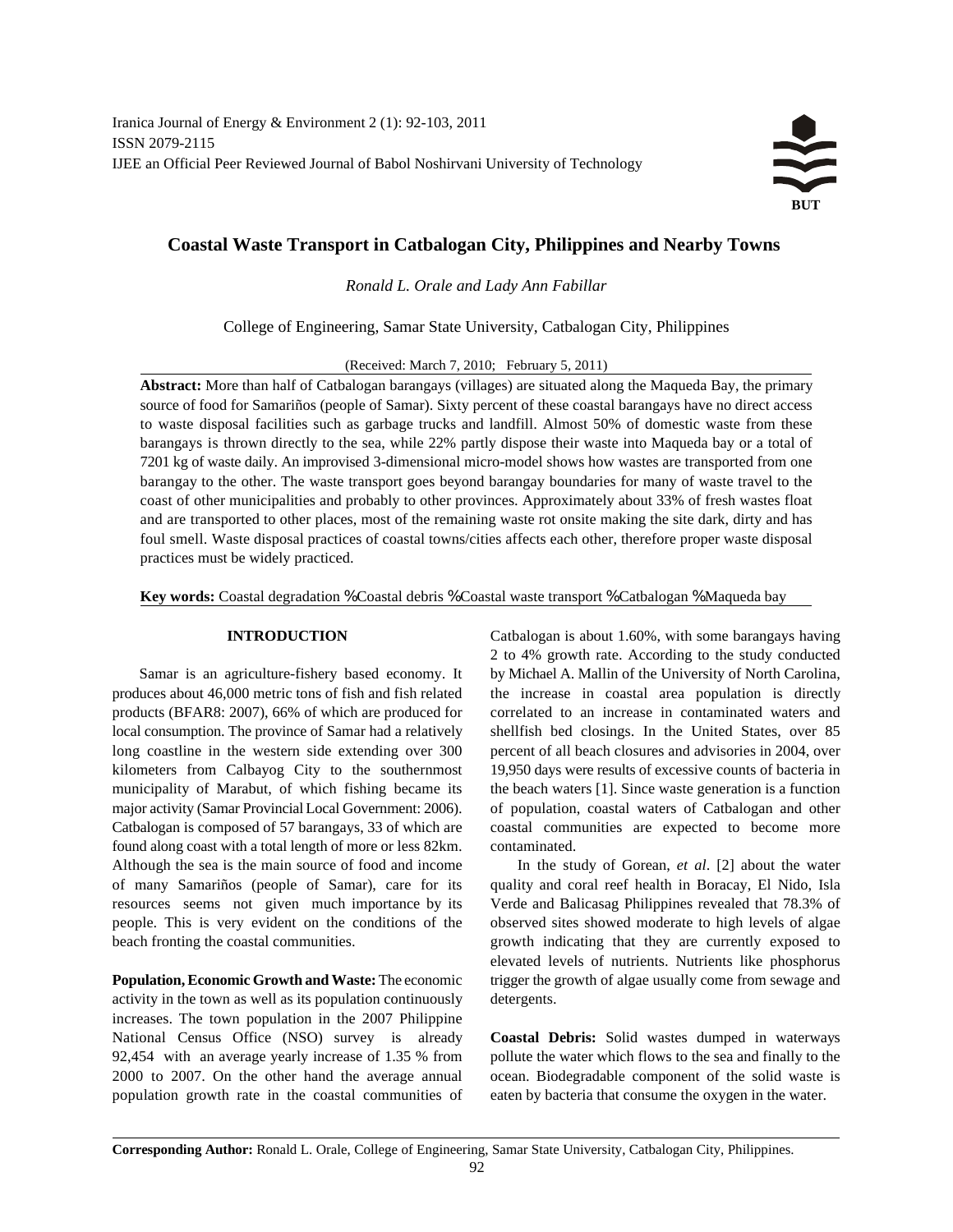



Fig. 1: Top 10 Marine Debris Item in the World Source: Conservancy International 2009 Report

The excessive growth of these aerobic bacteria can deplete dissolved oxygen which leads to eutrophication and the eventual death of oxygen-consuming aquatic Fig. 2: Top 10 Marine Debris Item in the Philippines life [3]. Source: Conservancy International 2009 Report

Humans once viewed the ocean and its resources as limitless and believed that disposal of waste from vessels boat and vessels. It also said that removing existing

Cleanup, a total of 6.8 million pounds of trash was of people towards proper waste disposal [6]. collected on selected shores around the world most of which are non-biodegradable with cigarette based waste **Municipal Solidwaste:** Waste generated in the Philippines tops the list as shown on Figure 1. More than 400 pounds is estimated at 17,871.53 MT per day. Projection show that (181 kg) of debris for every mile of beach was collected. waste generation will increase 47% by 2010 or about

collected or about 11.85% of the total coastal wastes textiles, nappies, rubber and leather, plastics, metal,

Administration (NOAA) of US stated that marine debris textiles, plastics (including plastics in disposable became one of the most pervasive pollution problems nappies), rubber and electronic waste contain the bulk facing the world's ocean and waterways. NOAA reported part of fossil carbon in MSW. Paper with coatings and that waste generally come from people. People synthetic leather can also include small amounts of fossil mishandling of waste materials and a host of other items carbon [8]. Many of these wastes end-up in the sea due while on land constitute the bulk of the marine debris to improper waste disposal practices [6]. problems. Debris is also blown into the water or carried by creeks, rivers, storm drains and sewers into the ocean. **Coastal Debris in Maqueday Bay:** Coastal debris Some people also generate debris while at sea. Like land collected in the Philippine shore is a bit different based debris, the majority of ocean/waterway based from the worldwide total. Comprising 55% are plastic debris reaches the ocean through people's failure to bags, followed by paper bags (20%) and 8% are food properly dispose or stow their trash while onboard their wrappers [9]. According to Cabatbat [10], waste generated



and along rivers and coasts into the ocean would do little debris in the shores is a temporary solution to the larger harm [4]. debris problem. Marine debris pollution can only be truly During the September 2008 International Coastal managed through prevention and changing the behaviors

Top 10 most common wastes found in many coasts 26,194.95 MT/day [7]. Typically, wastes in urban around the world accounts to about 83% of all wastes city/municipality range 40-50 tons/day. According to the collected. Obviously the debris collected is mostly non- International Panel on Climate Change, the composition biodegradable or has slow degradation rate. In the of municipal solid waste (MSW) includes food waste, Philippine coasts, around 1,355,236 debris items were garden and park waste, paper and cardboard, wood, collected around the world. This makes the Philippines glass/pottery/china and other wastes. The first six types second to the US for having dirtiest coast in the world, a contain most of degradable organic carbon in MSW. Ash, major ocean polluter [5]. dust, rubber and leather also contain certain amounts of The National Oceanic and Atmospheric non-fossil carbon, but this is hardly degradable. Some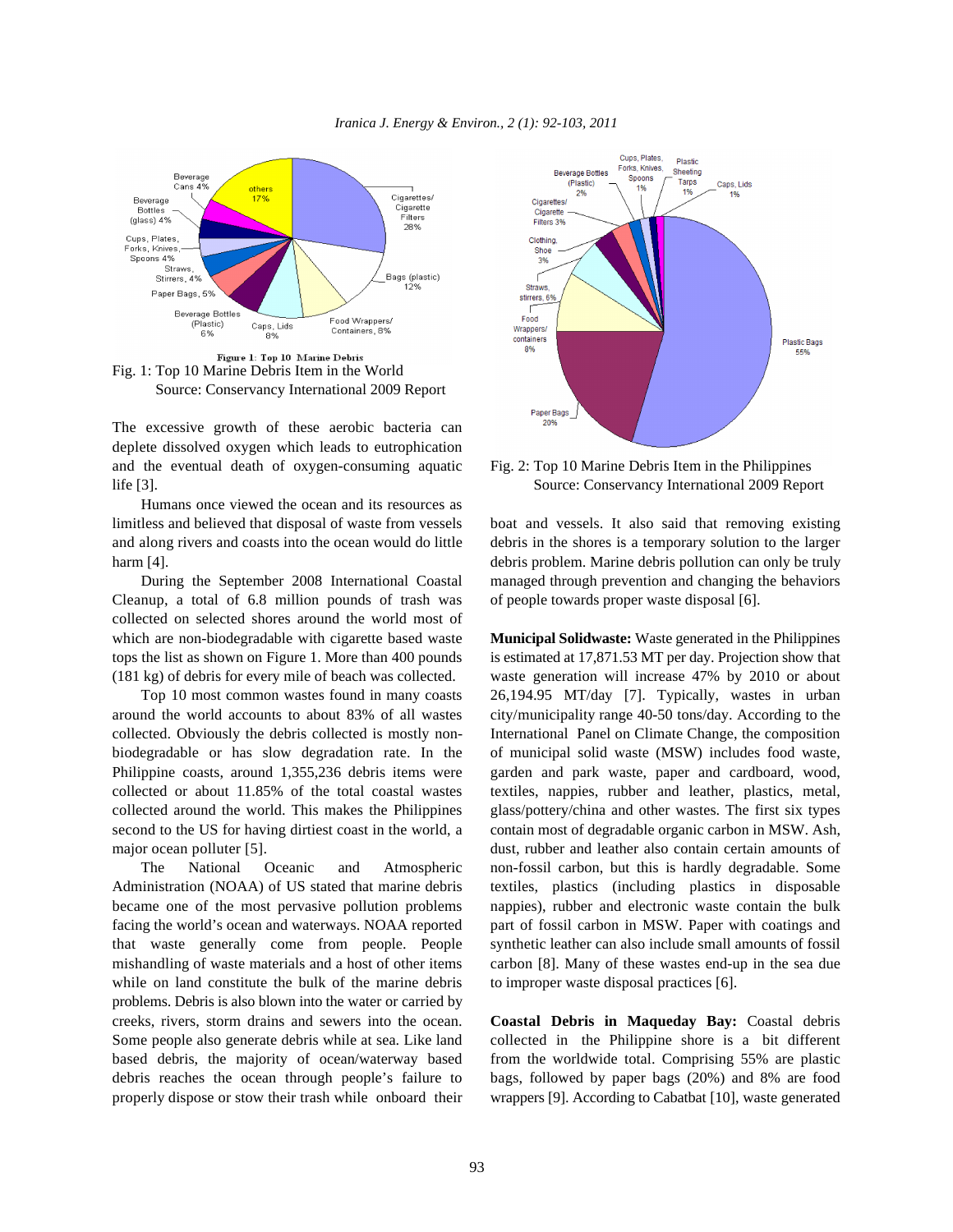|  | Iranica J. Energy & Environ., 2 (1): 92-103, 2011 |  |  |  |  |
|--|---------------------------------------------------|--|--|--|--|
|--|---------------------------------------------------|--|--|--|--|

|  | Table 1: Catbalogan Samar Marine Debris Index |  |  |
|--|-----------------------------------------------|--|--|
|  |                                               |  |  |

| Debris Type                         | Count          | Percentage     |
|-------------------------------------|----------------|----------------|
| <b>Plastic Bags</b>                 | 8010           | 36.34          |
| Food Wrappers/containers            | 5707           | 25.90          |
| <b>Bleach/Cleaner Bottles</b>       | 2855           | 12.95          |
| Coconut husk(full)                  | 1142           | 5.18           |
| Straws, stirrers                    | 733            | 3.33           |
| Dead fish                           | 424            | 1.92           |
| Tree trunks/branches                | 315            | 1.43           |
| Coconut husk (half)                 | 302            | 1.37           |
| Clothing, Shoe                      | 287            | 1.30           |
| Diapers                             | 286            | 1.30           |
| Cups, Plates, Forks, Knives, Spoons | 277            | 1.26           |
| Personal Hygene wrapers             | 265            | 1.20           |
| Sack                                | 248            | 1.13           |
| Can                                 | 242            | 1.10           |
| Beverage Bottles (Plastic)          | 204            | 0.93           |
| Beverage Bottles (Glass)            | 163            | 0.74           |
| Caps, Lids                          | 123            | 0.56           |
| Leaves                              | 120            | 0.54           |
| <b>Fishing Nets</b>                 | 71             | 0.32           |
| Tires                               | 52             | 0.24           |
| <b>Building Materials</b>           | 43             | 0.20           |
| Nipa                                | 38             | 0.17           |
| <b>Beverage Cans</b>                | 32             | 0.15           |
| <b>Toys</b>                         | 24             | 0.11           |
| Rope                                | 20             | 0.09           |
| Cigarettes/Cigarette Filters        | 20             | 0.09           |
| Crates                              | 14             | 0.06           |
| Crab/Lobster/Fish Traps             | 10             | 0.05           |
| <b>Fishing Line</b>                 | 5              | 0.02           |
| Medicine wrapers/bottles            | 4              | 0.02           |
| Tampons/Tampon Applicators          | $\overline{c}$ | 0.01           |
| Cigarette Lighters                  | 1              | $\overline{0}$ |
| <b>Total Marine Debris Items</b>    | 22039          | 100            |

in the Philippines is composed of 5% special wastes, 15% residual, 30% factory returnable and 50% compostible wastes (25% of the compostible wastes are used as organic fertilizers).

Shown on Table 1 are wastes found on six coastal communities namely Brgy. Ubanon, Sulangan and Estaka as well as beaches of Guinsorongan, Cal-Apog and in Estaka Buri. The survey was made simultaneously during a low tide in March 2009. The area covered during the survey is approximately 6500 sq.m.

The top 10 debris collected in the six coastal areas of Catbalogan as shown on Table 1 constitute about 91% of the total waste. Similar to Philippine Marine Debris Index, topping the list are plastic bags comprising about 36.34%. Plastic wastes in the coastal areas and other water ways of Catbalogan are very evident. Residents in these coastal communities are not worried for they have already adapted to the coastal waste problem. Some even do not bother knowing that they just have thrown all sort of

Table 2: Top 5 reason of dumping waste in the Sea/Coast

| Reasons                                   | Percentage |  |  |
|-------------------------------------------|------------|--|--|
| No access to MSW disposal facilities      | 93         |  |  |
| No designated disposal area               | 82         |  |  |
| Limited access to MSW disposal facilities | 44         |  |  |
| Convenience                               | 10         |  |  |
| No reason given                           | 4          |  |  |

waste into the shores in the morning during low tide and swim during high tide. They argue that the waste have already been carried by the sea. Majority believes that because of the vastness of the ocean compared to the waste they just have thrown, its impact is insignificant. Some even eat seabed dwelling molluscs in areas near disposal zones [11].

Catbalogan population in 2007 national census was about 92,454. Philippines per capita generation rate in the year 2000 is about 0.19 tonnes/capita/year or about 0.52kg per day per person [8]. This value means that Catbalogan produces around 48 tonnes of wastes daily, 10% [12] of these wastes or 4.8 tonnes are uncollected which are dumped in waterways like canals, esteros and river. These wastes eventually find their way to the sea for all waterways including canals in Catbalogan end up in the sea without filtration. Also, coastal barangays with no access to dump-trucks and other waste disposal facilities throw their waste directly to the sea [11] that further increase the volume of waste dumped into the sea.

**Profile of Coastal Communities:** Approximately, Catbalogan has 82.6 km coastline wherein around 11.06 % or 9.14 km is fully inhabited. Population density in coastal zones (excluding downtown Catbalogan) reaches to about 555 person/hectares [11].

Around 40% of coastal barangays close to downtown Catbalogan have access to solid waste disposal facility such as garbage trucks. The rest of the barangays (60%) throw there wastes somewhere else. Many coastal communities allow throwing waste directly into the shores and some have dumping sites on coastal cliff [11].

**Waste Disposal Practices in the Coastal Communities:** It was revealed in the study of Orale [11] that coastal communities throw their wastes on the coast because of the inaccessible municipal solid waste disposal facility (MSWDF). Table 2 shows that about 82% of Island and other far-flung barangays have no ideal disposal site which forces people of these communities to dispose their wastes just anywhere. Coastal zones are favourite disposal sites because it's the most accessible and owned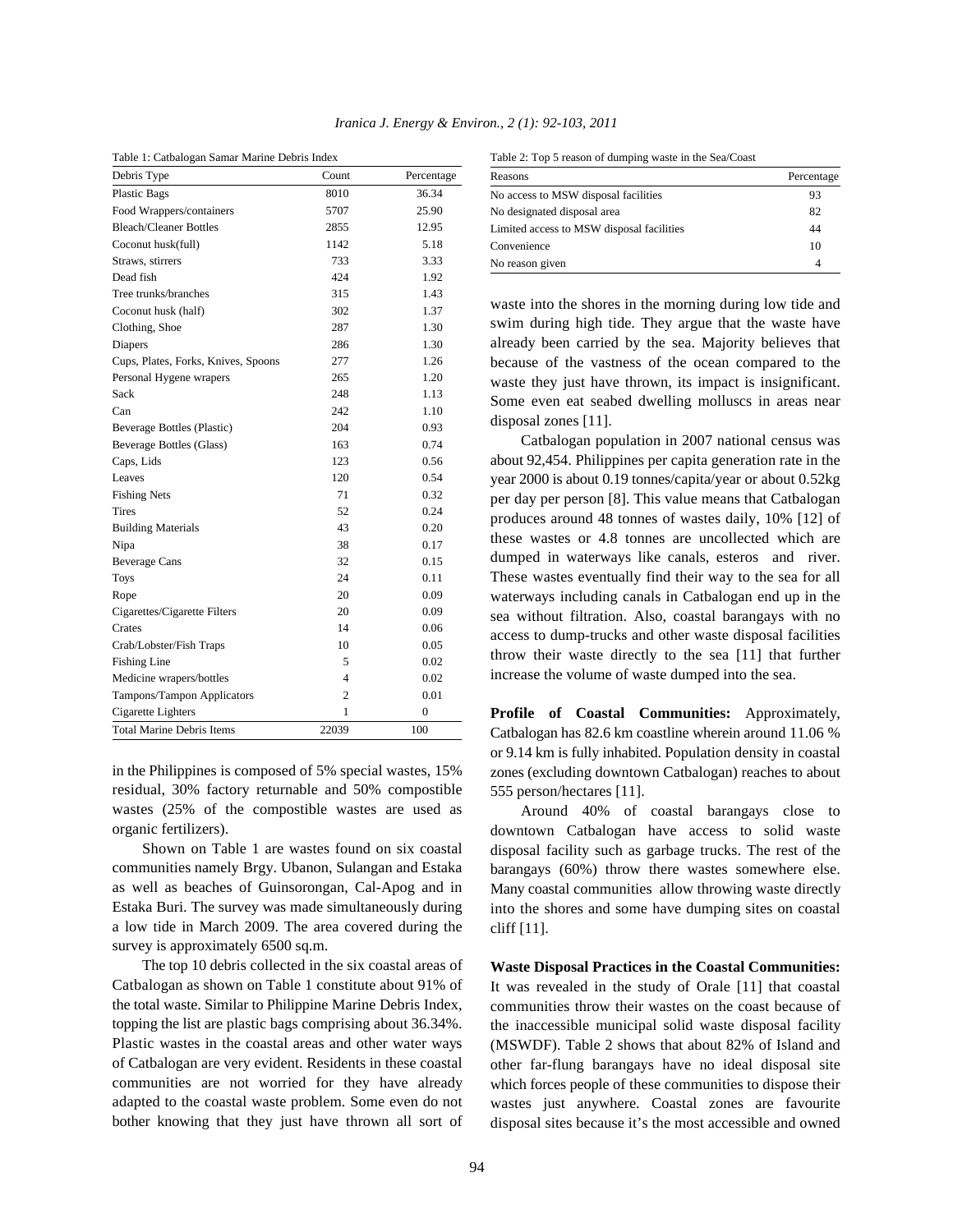|                               |                  | Households disposing                |                                    |                         |                                                               |  |
|-------------------------------|------------------|-------------------------------------|------------------------------------|-------------------------|---------------------------------------------------------------|--|
| Coastal Barangays             | No. of Household | All waste into<br>the sea $(100\%)$ | Their waste<br>partly into the sea | Their<br>waste properly | Estimated amount of waste<br>disposed into the sea $(kg/day)$ |  |
| Mainland w/ access to MSWF    | 5824             | $35(0.6\%)$                         | 752 (13%)                          | 5037 (86%)              | 904                                                           |  |
| Mainland w/out access to MSWF | 2679             | 1205 (45%)                          | 938 (35%)                          | 536 (20%)               | 3683                                                          |  |
| Island Barangays              | 1650             | 1023 (62%)                          | 363 (20%)                          | 264 (18%)               | 2614                                                          |  |
| Total                         | 10153            | 2263 (49%)                          | 2053 (22%)                         | 5837 (29%)              | 7201                                                          |  |

Table 4: Average Thickness of Organic Silt in selected coastal communities

of Catbalogan

| UI Catualugali          |                        |                 |              |
|-------------------------|------------------------|-----------------|--------------|
|                         | Siltö                  |                 |              |
| <b>Coastal Location</b> | Average thickness (mm) | Foul Odor?      | Color        |
| Ubanon                  | 130                    | Yes             | <b>Black</b> |
| Guinsorongan Beach      | 50                     | N <sub>0</sub>  | Gray         |
| Bunuanan                | 15                     | Yes             | Gray         |
| Ibol                    | 30                     | Yes             | $G-B$        |
| Pangdan                 | 35                     | Yes             | $G-B$        |
| Darahuway Dako          | 23                     | Yes             | Gray         |
| Basiao*                 | $\Omega$               | No              | Gray         |
| Cal-apog beach          | 15                     | No              | Gray         |
| Estaka                  | 25                     | Yes             | <b>Black</b> |
| Baras Beach Buri        | 25                     | No              | Gray         |
| Maulong                 | 95                     | Yes             | $G-B$        |
| Silanga                 | 56                     | Yes             | $G-B$        |
| (G) Gray (B) Black      |                        | * not inhabited |              |

by the government. According to majority of these coastal communities, the government has been very lacks in protecting the shores from waste disposal activities. Also, around 10% of those with access to MSWDF still throw their waste directly into the sea because waste collection in some of the areas is not regular.

Many people along the coasts find it hard to observe and practice solid waste management and sadly many of them do not feel the need. For example, it is easier for them to throw their garbage into the sea or burn it than practice burying. Many of them however try to re-use plastic bags but once it gets filthy or wet, more likely it will be dumped. Many even pointed out that while some of them practice better waste disposal, a lot of them do not mind. They further stressed that they have not known anyone that has been penalized due to mishandling of waste [11].

Table 3 shows the number of household in the coastal barangays throwing their waste in Maqueda bay. Approximately, about 7.2 tons of wastes in addition to the 4.8 tons thrown into waterways find their way into the sea. Only accounting the 7.2 tons, about 50% [10] or 3.6 tons will decompose while at sea. The rest of the wastes partly sinks and later float when it starts decomposing. Sediments derived which are heavier than seawater sink and stay on shores until they are buried naturally or are carried deeper into the sea by strong waves.

sea causes harmful algal bloom which directly affects the Table 1 data do not include fast deteriorating wastes like food and other kitchen wastes. On a simple experiment, one day fresh waste from a household was placed in a drum with saltwater. The wastes that have floated comprised about 1/3 of the total weight. The rest of the wastes have settled and a small fraction floated in the succeeding days [11]. Organic wastes thrown into the sea decomposes, increasing the carbon and nitrogen in the water. Organic wastes have about 48% carbon and 2.6% nitrogen in terns of solid waste weight [13] which can be added to the seawater. Too much nitrogen in the main source of food and income of many Samareños.

**Organic Silt Deposits in Selected Coastal Areas in Catbalogan Samar:** There were about 12 coastal areas inspected to determine approximate quantity of organic silt in the coastal bed. Also examined by sensory evaluation is the odor and color of the sea bed. The smell is foul if it smells like deteriorating waste or organic waste smell. Color is rated from light gray, gray, dark gray and black using a chart.

As shown on Table 4, all coastal zones directly facing a community have considerable amount of silt deposits of organic origin. The silt deposits are maybe the organic wastes dumped into these areas. These wastes degrade and are transformed into silt-size sediments, making the beach front dark in color with foul odor. A coast at the back of Basiao Island (not inhabited) is clean and has an insignificant amount of silt deposits with abundant marine life like fishes and shellfish. On the other hand shores in front of Brgy. Ubanon, Estaka (Figure 3) and several others are very dark with unpleasant odor. Also, some coastlines in Maqueda Bay are lined with mud and silt-like sediments. Characteristics of the mud deposited from rivers are totally different from the sediments derived from decaying wastes.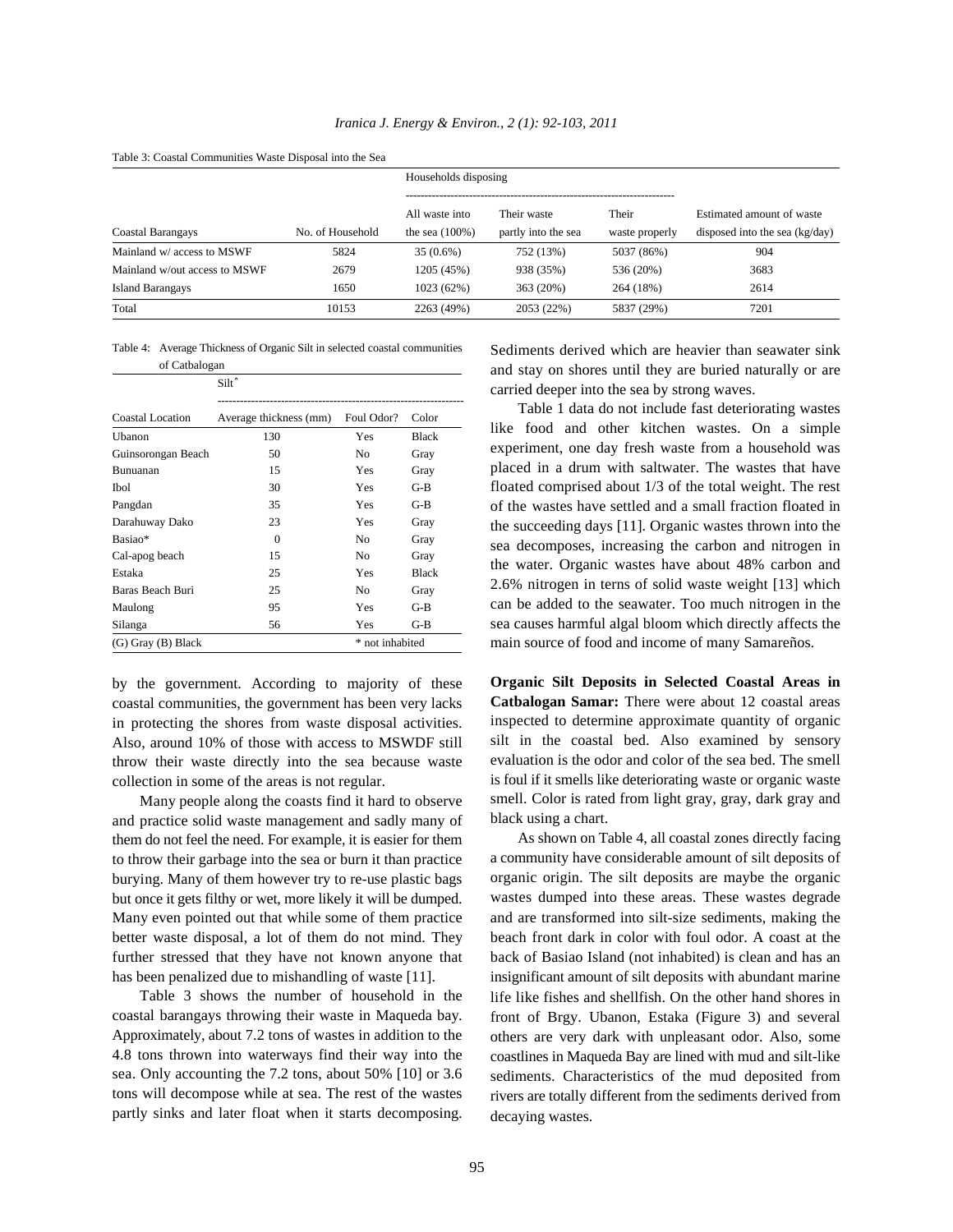

The General Services Office (GSO) of Catbalogan Local purpose. Areas wherein municipal garbage trucks are Government Unit (LGU) collects the town wastes daily. It inaccessible like island barangays or far-flung coastal serves 35% of its barangays or about 60% of its total communities will be dealt with on case-to-case basis population. Ordinances on the municipal and barangay according to the GSO head. levels have been promulgated and some of these have Non-Governmental Organizations (NGOs), private been implemented. However, just like many barangays, and public organizations/groups in Catbalogan and municipalities, cities, or provinces in the Philippines, law academic institutions like Samar State University conduct implementation in accordance to proper solid waste regular coastal clean-up in selected coastal communities management is still very much wanting. According to the of Catbalogan. However these practices are but temporary Presidential Adviser on Global Warming and Climate and cannot solve the main problem. Other initiative such Change Heherson Alvarez, only 8% nationwide has as proper solid waste management information complied to the Ecological Solid Waste Management Act dissemination has been conducted by SSU-College of of 2000 also known as RA 9003. He further stressed that Engineering as part of their regular community they might be forced to sue LGUs who still have to involvement activities. comply with the law [14].

Office No. 8, OIC-Regional Director Letecia R. Maceda Encyclopaedia, currents exist at all depths in the ocean; in reported that Catbalogan Samar was already issued some regions, two or more currents flow in different with a strike two warning for generating 15 to 75 tons of directions at different depths. Although the current waste per day and being delayed in its ESWM system is complex, ocean currents are driven by two implementation for eight years now. Failure to this forces: the Sun and the rotation of the Earth. issuance and address the problem would give the city another strike (strike three), which would mean the filing **Wind-driven Currents:** The winds in the atmosphere are

year ecological waste management program for the town. moves its waters as a result of its frictional drag on the Major programs include the transfer of waste disposal surface. Ripples or waves cause the surface roughness hiring of people who will focus on waste management 2 cm/sec current (about 2% of the wind speed) [18].



Fig. 4: Surface Currents (www.geni.org)

Fig. 3: Barangay Estaka Buri organic silt lined shores with dissemination about solid waste management focusing debris on waste segregation, recycling, reuse and refuse **Solid Waste Disposal Control Initiatives of Catbalogan:** planning to tap services of academic institutions for this under the General Services Office (GSO). Information strategies is also part of the 10-year plan. They are also

Environmental Management Bureau (EMB) Regional **Understanding Ocean Current:** According to Water

of an administrative case before the Department of generally caused by the sun. The blowing winds drag the Interior and Local Government (DILG) or criminal action surface of the sea through friction, which creates waves. as stated under Section 49 of RA [15, 16]. Although the wind strongly affects the surface layer, its In answer to RA [15], the Municipality of Catbalogan influence does not extend much below about 100 meters underwent a workshop last March 2009 to come-up a 10 in depth [17]. The wind blows across the ocean and site into a proposed landfill in Brgy. Lagundi; waste necessary for the wind or couple with surface waters. A segregation program which includes penalties and wind blowing steadily over deep water for 12 hrs at an rewards to barangay and people who participate in it; and average speed of 100 cm/sec (2.2 mi/hr) would produce a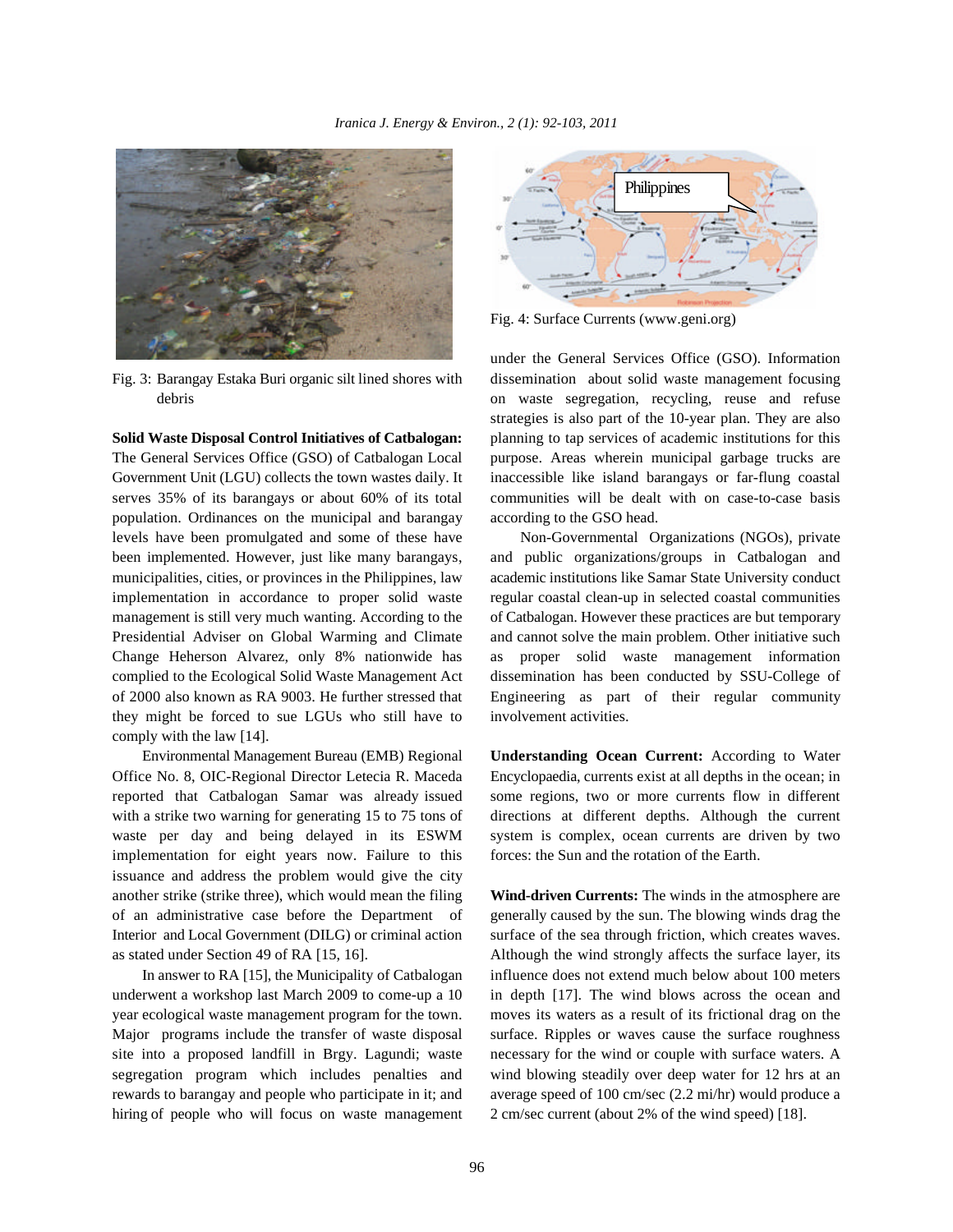





towards the shorelines except when there are upwelling decreases from a maximum at the equator to zero at the currents. Upwelling occurs when winds blowing across poles (the rotational velocity, however, does not change). the ocean surface often push water away from an area. A parcel of water at the equator is moving at the same When this occurs, water rises up from beneath the surface speed as the Earth. If it starts to move north, with no to replace the diverging surface water. The upwelling friction, it is then going faster than the Earth beneath it. current is most likely the reason why wastes from the To conserve momentum (the product of mass and shores are carried towards the middle of the sea. This velocity), it consequently moves more to the east as it movement may also cause to bring up the dirtier water gets farther from the equator. The Coriolis force therefore that is usually in the lower strata of the coastal waters due increases away from the equator [17]. to its higher density.

Dirt on the shores can also be carried by receding **Water Current Visualization Through the Micro-Model:** high tide waters. The changing tide is caused by moon Studying actual movement of waste at sea or the sea and sun's gravity as well as the rotation of the earth while water current is complicated, costly and a tiring work. It upwelling current is due to the wind [19]. will require close observation of how waste moves in

the wastes on the shoreline and bring it into the direction which cannot be controlled in the real situation. middle of the sea. It is at this point that the floating waste Furthermore waste water movement will also be very movement becomes more dependent on the water surface difficult to observe without the use of sophisticated current. instrument/equipment.

Waves are generated primarily due to blowing winds. The upper water layer receives much of the friction and which causes an orbital motion. This orbital motion reduces in size according to depth. In areas where depth of water is less than half of the wavelength (L) the orbital motion of water particle becomes flatter near the sea bed which disturbs the sea bed [20].

Fig. 5: Upwelling currents density difference caused by variations in salinity, **Temperature-driven/Salinity-driven and Density currents:** Density currents are currents that are kept in motion by the force of gravity acting on a relatively small temperature, or sediment concentration. Salinity and temperature variations produce stratification in oceans. Below the surface layer, which is disturbed by waves and is lighter than the deeper waters because it is warmer or less saline, the oceans are composed of layers of water that have distinctive chemical and physical characteristics, which move more or less independently of each other and which do not lose their individuality by mixing even after they have flowed for hundreds of kilometers from their point of origin [21].

Fig. 6: Orbital Motion of water particle Hemisphere. It exists because moving ocean water is Most of the time sea waves are always rushing and because the eastward linear velocity of the earth **Coriolis Effect (Rotation of the Earth):** The rotation of the Earth also affects the currents through the Coriolis force. This force causes water to move to the right in the Northern Hemisphere and to the left in the Southern affected by friction with the Earth only at the seafloor

The waves rushing on the coastal zones carry relation to the other parameters such as wind velocity and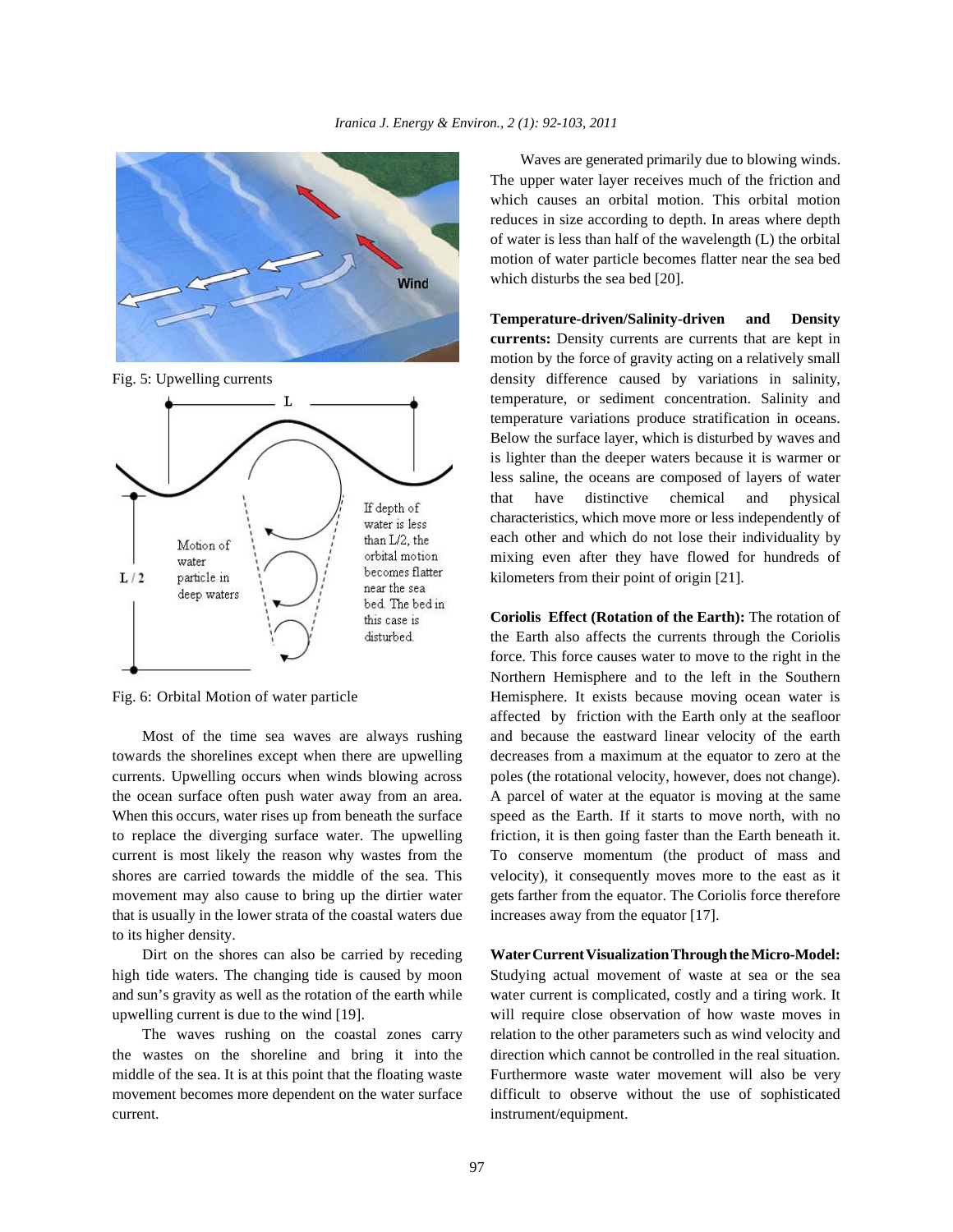

Fig. 7: The micro-model of Maqueda Bay

**The 3D Micro Model:** A 3D topography representing the land between  $11^{\circ}52'45''$  N -  $124^{\circ}44'36''E$  and down to Fig. 7: Water surface current in Maqueda Bay 11°31'55"N -125°6'32"E is made of concrete and coated with paint. The scale of the model is approximately 1:30,000. Two fans were positioned to blow wind horizontally.

The model was filled with sea water collected from Maqueda bay. Four sets of colored floaters made from Styrofoam measuring 1mm x 1mm approximately represent floating waste in the sea. The said floaters were placed in four pre-selected location in the model, three from Catbalogan and another area near Villareal, Samar.

Three wind direction based on Department of Fig. 8: Transported styrofoam slices Science and Technology (DOST) – Philippine Atmospheric Geophysical Astronomical Services **Limitations of the Model:** The movement of water Administration (PAGASA) records in Catbalogan from including the waste is all based on the micro-model. It has 1991-2005 were considered. January winds are usually a fan acting as the wind blowing in one direction and with north-east, March winds are south-east and July winds constant speed on all trials. Based on PAGASA records are south-west. Three trials were made every wind on prevailing winds, it appears that the wind direction and direction making nine trials all-in-all. Nine trials for waste speed is very dynamic. Every now and then the direction water movement were also conducted. To record waste and speed change which vary in real situation. Speed of movement, an observation check sheet and camera were waste movement is not relative to the actual movement on used. field that has not been accounted for in the

slices having different color were placed in the four selected sites namely Poblacion, Brgy. Pangdan, Brgy. **Sea Water Current and Waste Transport in Maqueda** Estaka Buri and a Barangay inVillareal, Samar. Two fans **Bay:** Theoretical movement of ocean waters due to earth were placed in the north-east corner of the model and movement and the sun is already established. The same movements of styrofoam were noted until it stopped current is said to be the medium why coastal waste is moving. Fans were also positioned to blow winds in the transported around the world. Movement of water in semi-

Waste water movement on the other hand was unknown. observed using a paint-colored water having specific gravity of about 1.8. Waste movement in the first one **Floating Waste Movement:** The wind is the most probable minute was observed and was rated according to color. cause of seawater movement in the Maqueda Bay area.





Waste Movement via Micro-model Apparatus: Styrofoam runoff from the land and river were not considered. experimentation. Variation in salinity due to fresh water

northwest and southwest directions. enclosed water body especially Maqueda bay is still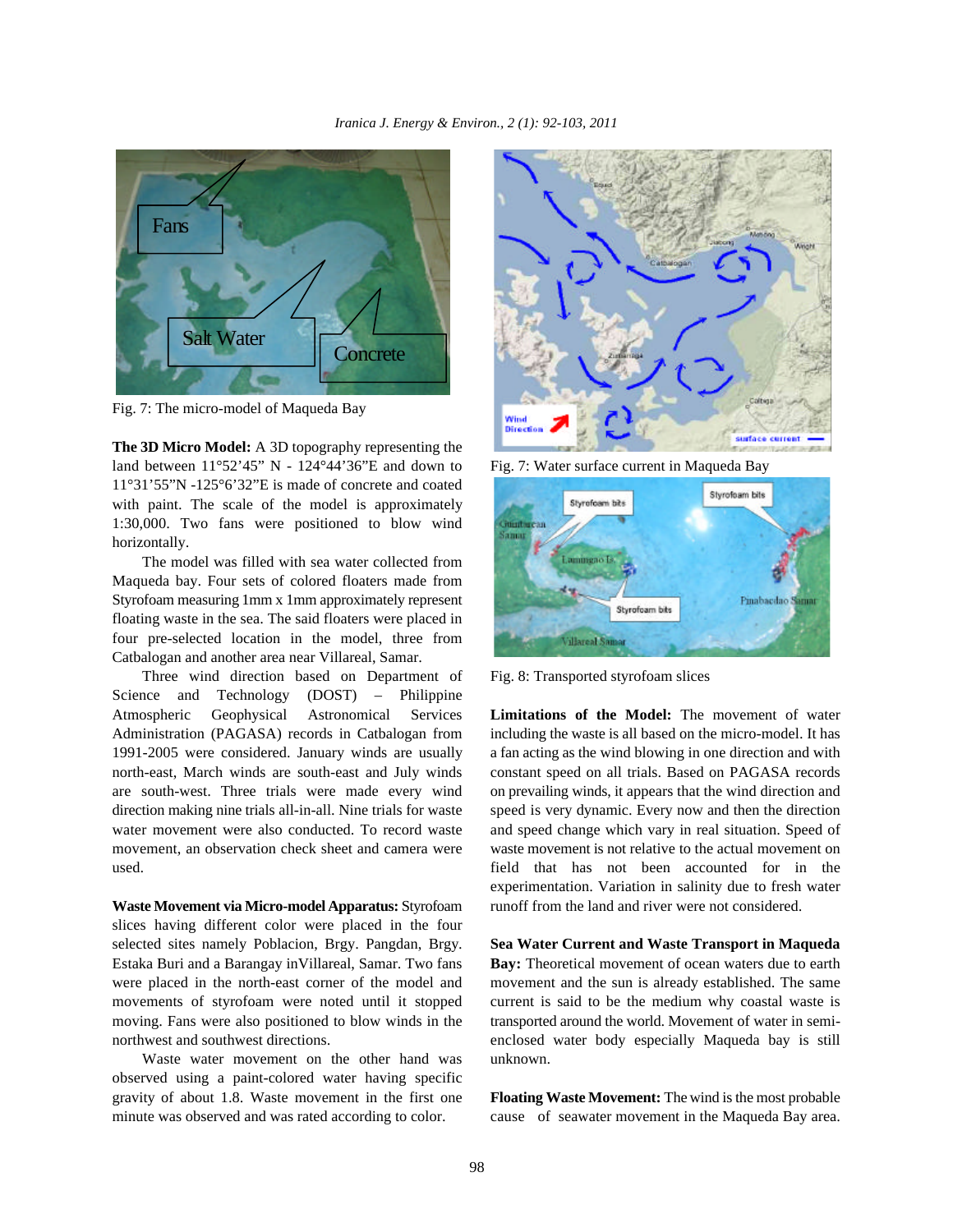Table 5: Floating Waste Movement in Maqueda Bay

| (A) January Wind Direction: North-East |                          |    |  |
|----------------------------------------|--------------------------|----|--|
| Waste Origin                           | <b>Waste Destination</b> | P  |  |
| Poblacion coastal area                 | Poblacion                | 30 |  |
|                                        | Maulong                  | 22 |  |
|                                        | Mercedes                 | 20 |  |
| Brgy. Pangdan                          | Jiabong                  | 30 |  |
|                                        | Motiong                  | 16 |  |
|                                        | Wright Paranas           | 12 |  |
| Brgy. Estaka                           | Cabugawan                | 24 |  |
|                                        | San Roque                | 16 |  |
|                                        | Silanga                  | 10 |  |
| Pinabacdao, Samar                      | Pinabacdao               | 28 |  |
|                                        | Guintarcan               | 10 |  |
|                                        | San Sebastian            |    |  |

#### (B) March Wind Direction: South-East

| Waste Origin           | <b>Waste Destination</b> | P  |
|------------------------|--------------------------|----|
| Poblacion coastal area | Zumarraga                | 26 |
|                        | Villareal                | 16 |
|                        | Pinabacdao               | 8  |
| Brgy. Pangdan          | Zumarraga                | 20 |
|                        | Guintarcan               | 20 |
|                        | Jiabong                  | 10 |
| Brgy. Estaka           | Zumarraga                | 30 |
|                        | Villareal                | 16 |
|                        | Pinabacdao               | 16 |
| Pinabacdao, Samar      | Zumarraga                | 36 |
|                        | Pinabacdao               | 20 |
|                        | Villareal                | 10 |

### (C) July Wind Direction: South-West

| Waste Origin           | <b>Waste Destination</b> | P              |
|------------------------|--------------------------|----------------|
| Poblacion coastal area | Poblacion                | 22             |
|                        | Mercedes                 | 20             |
|                        | Villareal Samar          | 20             |
| Brgy. Pangdan          | Bunuanan                 | 30             |
|                        | <b>Uhanon</b>            | 16             |
|                        | Guintarcan               | 16             |
| Brgy. Estaka           | Daram, Samar             | 12             |
|                        | Buri Beach               | 8              |
|                        | Cabugawan                | $\overline{c}$ |
| Pinabacdao, Samar      | Pinabacdao, Samar        | 34             |
|                        | Villareal, Samar         | 20             |
|                        | Zumaraga, Samar          | 10             |

To visualize movement, the fans were positioned to blow air according to the directions based on the records of PAGASA Catbalogan. Top three floating waste based on the model used. Paint colored water (sp.gr. 1.8) destinations according to the computed probabilistic (P) values are presented in Table 5. The probability values shown in Table 5 were computed based on the number of styrofoam chips that stopped moving and settled in a particular area in the model (Figure 8). The number of chips was divided by the total number of original chips positioned in specified area prior to the blowing of the fan. Wind direction and speed were the same all troughout every experiment.



Fig. 8: Catbalogan waste water movement (NE wind)

Results of experiments (Table 5) showed that wastes are transported from one coastal area to the other. Waste destination depends on the wind direction and topographical characteristics of the land. Wastes are transported beyond municipal and even provincial boundaries.

The values shown in Table 5 is an approximation of how much of the floating waste is transported to other areas and how much will stay. The sites mentioned as potential waste destination were visited and wastes believed to be coming from other areas are found. The activity, however, did not validate whether the proportion of waste shown on Table 5 are statistically the same.

**Catbalogan Waste Water Movement:** Waste water is generally heavier compared to the sea water. The heavier waste water will settle at the lower portion of the water column which reduces the impact of the wind to its movement (Figure 5). Wastewater movement is generally governed by complex interrelation between the wind velocity and direction, slope of coastal zones, density of wastewater and seawater. Shown on Table 6 is the movement of waste water from downtown Catbalogan was ejected in the model in Brgy. Ubanon area and its movements were recorded. The percent amount of waste transported was quantified based on the color of the water compared to a solution placed in bottles at the end of 1 minute from initiation. Three trials were made each wind direction.

Table 6 revealed that about 35% of wastewater from downtown Catbalogan stay in Catbalogan shores for a while and more than half find their ways to other areas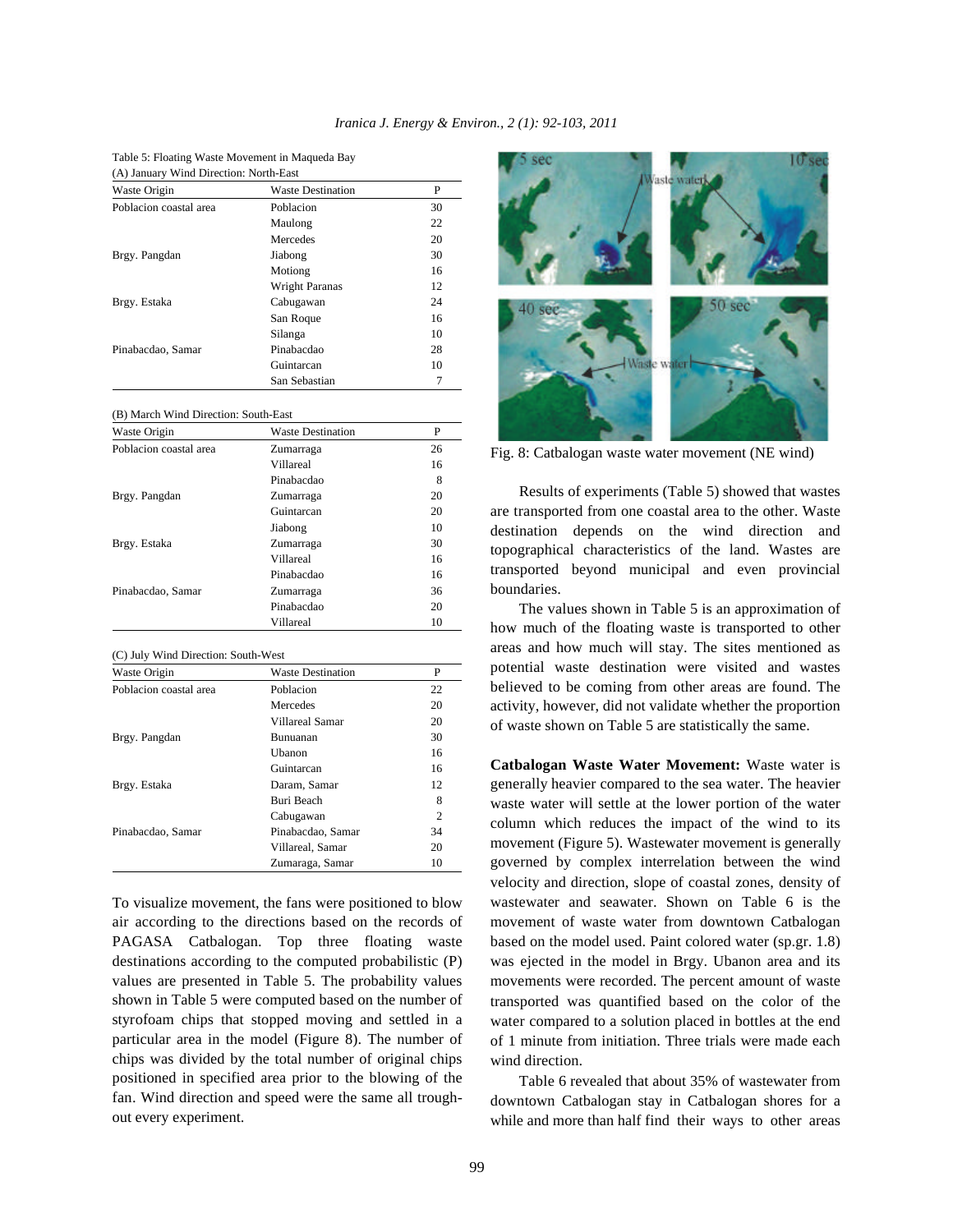| <b>Wind Direction</b> | <b>Waste Destination</b> | Percent waste |
|-----------------------|--------------------------|---------------|
| North-East            | Poblacion                | 35            |
|                       | Jiabong                  | 20            |
|                       | Maulong-Silanga          | 15            |
| South-East            | Poblacion                | 10            |
|                       | Pinabacdao               | 5             |
|                       | San Sebastian            | 5             |
| South-West            | Poblacion                | 10            |
|                       | Maulong-Silanga          | 8             |
|                       | Daram                    | 5             |

Table 6: Catbalogan Waste Water Movement

#### Table 7: Community Appraisal of Coastal Areas

|                         | <b>Present Coastal</b> |               |                 |
|-------------------------|------------------------|---------------|-----------------|
| <b>Selected Coastal</b> | <b>Resource Status</b> | Shoreline     | Impact probably |
| Community               | (baseline: 1980)       | <b>Status</b> | caused by?      |
| Darahuway (D)           | <b>SW</b>              | D             | pollution       |
| Estaka                  | W                      | VD            | pollution       |
| Guinsorongan            | W                      | VD            | pollution       |
| Silanga                 | W                      | VD            | pollution       |
| Uhanon                  | W                      | VD            | pollution       |
| Maulong                 | W                      | VD            | pollution       |
| Basiao*                 | S                      | C             |                 |
| Baras Beach             | SW                     | MC.           | pollution       |
| Cal-apog Beach          | <b>SW</b>              | МC            | pollution       |
| Guinsorongan Beach      | SW                     | D             | pollution       |

Legend: (B) Better (S) Same (SW) Slightly worse (W) Worse

(C) Clean, no evidence of dirt/liter

(MC) Most of the time clean. Liter is carried from other areas.

(D) Dirty. Liter is very evident most of the time

(VD) Very dirty. All the time, liter is present all the time; sea bed is full of organic silt and is black

fronting Maqueda Bay. About 20% travel to coast of Jiabong, 15% to Maulong-Silanga of Catbalogan, 10% to Motiong, Samar and the rest of coastal town. In any wind direction, waste water from Catbalogan really travels and affects other nearby towns. Without wind, the waste water runs slow towards the lower elevation.

The distribution of wastewater is a bit different compared to floating waste. Solid waste stays intact until it disintegrates due to decomposition. The wastewater easily mixes with the seawater and since sea/ocean has high assimilative capacity to carry the wastewater thrown into it, its impact is only felt after a while. The kinds of wastewater flowing to the sea are waters from the canals of Catbalogan and domestic/commercial wastes directly thrown to Antiao River and other waterways.

## **Some Impact of Coastal Waste to Catbalogan and Nearby**

**Towns:** Some impacts are immediately visible and some are not. The waste floating in Catbalogan and nearby towns' shores as well as dark colored seabed and smelly water is an example of an immediate visible impact. The dirty shores and seabed slowly kills marine life and impact is felt years ahead. Impacts that are enumerated in this paper are based on the coastal community appraisal and records of SSU-College of Fishery and Marine Sciences R and D office.

**Coastal Debris:** The 60 respondents from three coastal communities' surveyed aging 40 and up were asked about the state of their coastal resources since 1980 and what caused the changes. Table 7 summarizes the responses in the survey conducted. Most agreed that the major cause of coastal degradation in most areas identified is due to pollution. The beaches considered in the evaluation are moderately dirty but the coastal zones directly facing the coastal communities are very dirty. Respondents have unanimously agreed that coastal resources as well as shoreline status have worsened and pollution is the major identified culprit

**Harmful Algal Bloom (HAB):** HAB occurs due to the increase in nutrients, rapid increase of population in coastal zones and the increase use of fertilizes on farms and lawns leading to more nutrients in runoff to the ocean maybe a contributing factor to increase blooms [22]. HAB also occurs due to other factors, but majority the bloom is caused directly or indirectly by waste.

In the report of Furio, around 637 cases and 29 casualties from 1983 to 2002, were attributed to redtide poisoning. The same report however did not identify the main cause of redtide occurrences. In 2008, the green mussel "tahong" industry of Jiabong and Catbalogan suffered heavy losses (90% of production: PhP 38M) due to harmful algal bloom (HAB). Algal blooms can be triggered by the large concentration of nutrients like phosphorus and nitrogen, which can come from human waste or polluted water runoffs, causing algae to reproduce quickly, resulting in algal blooms [23].

**Loosing Marine Habitat:** More than an eyesore, marine debris also poses threats not only to humans but to marine wildlife as well. According to NOAA [5], abandoned nets, plastic tarps, fishing gear and other debris can smoothen and crush sensitive coral reef and sea grass bed ecosystems and their benthic (bottomdwelling) species.

The Marine Mammal Commission reports that 267 marine species have been reported entangled in or having ingested marine debris. The plastic constricts the animals' movements, or kills the marine animals through starvation,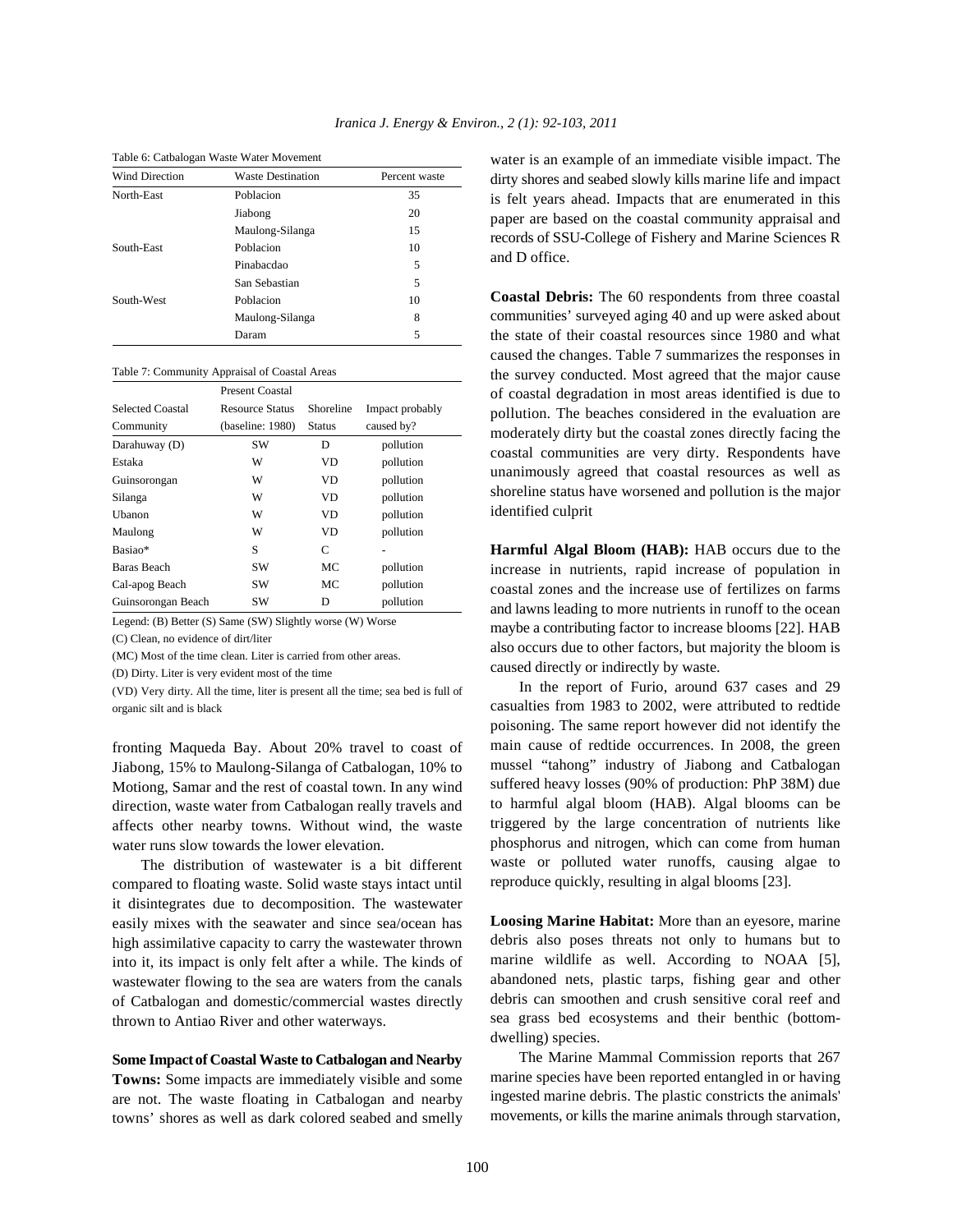by tightening material. These animals may starve to death, because the plastic clogs their intestines preventing them from obtaining vital nutrients. Toxic substances present in plastics can cause death or reproductive failure in the fish, shellfish and wildlife that use the habitat [24].

SSU-COFMAS R and D records shows that a number of species are now extinct and some are endangered of losing specifically along Maqueda Bay. Fishes like saddle grunt (agoot), spotted catfish (tabangongo), silver grunt (bakoko), gizzard cod (kabasi) have been considred extinct while night eyed flounder (palad) and hump head (agdawon) is near extinction. Shell fishers like nerite snail (lagokay), triton, snail (tambali), are already extinct while helmet shell (budyung), cowrie (baboy-baboy), were near extinction. Sea cow, a turtle were continuously declining in number. The reason of the extinction or nearing extinction is primarily attributed to pollution, climate change and over/illegal fishing that destroys marine habitat.

**Tourism:** National survey reveals that the beaches are the number one tourist attractions in the Philippines. Like most of the Philippines, Catbalogan and Samar in general is also gifted with long coastline and other marine resources such as coral reefs. Many potential beaches abound in the area; however because of population increase these areas are now occupied. Catbalogan LGU web site listed beaches as its primary tourist attraction. It identified beaches and coral reefs as tourist destination namely; Cal-apog/Mendoza Beach Resort in Brgy. Bunuanan, Basiao Island Beach, Baras Beach in Buri Island, Darahuway Daku and Guti Island, Igot Cove, Malatugawi Island Beach, Payao Beach, Sunshine Beach and Brgy. Guinsorongan and the Waray Banwa Coral Reef.

Cal-apog/Mendoza Beach is very close to Bunuanan that throw its waste in Cugao point making the beach a very good waste destination especially when wind is blowing in SE direction. Baras Beach is also very close to Brgy Estaka that throws its waste directly into the coast fronting them. Mostly during early morning when the water is rising, water foaming is observed which is believed to come from oxygen demanding waste beneath the shores of the nearby community. Guinsorongan beach fronting the town cemetery has improved physically but the quality of its water has deteriorated, beachgoers feel skin itch after swimming, some catch skin disorder illnesses, attributed to dirty seawater [10].

exhaustion, or infection from deep wounds caused Of all the beaches visited only the uninhabited Basiao Beach was waste free, its distance however makes it unlikely to become a tourist destination. Mainland beaches seem clean during high tide because most of the debris is below water. Large quantities of waste are expected to be seen lined on shores every after strong wind or typhoon.

> The major tourist destinations in Catbalogan are beaches and the reefs. Keeping them clean must be the primary concern of everyone.

## **CONCLUSION AND RECOMMENDATION**

Based on the model used, most of the waste thrown directly into the Maqueda bay stays in the bay. The impact has become more than just an eyesore for it now affects the people. All coastal zones with habitation are dirty. Many coastal communities have become used to the dirty coastal zones and have considered it as a normal phenomenon. If no bold steps will be implemented, the problem will continue to escalate.

The following recommendations may help a lot in solving the problems of dirty coastal zones.

- C LGU must increase the access of people to waste disposal facilities (WDF). WDF in the island and farflung barangays must be established.
- C Majority of the wastes collected in the coastlines are of plastic origin. The "tingi" or "sachet" culture of Filipinos must be slowly stopped for the said practice produces more waste. LGU's must take bold steps in controlling the plastic waste. Banning the use of plastic packaging must be explored. A number of communities here and abroad have been successful in controlling the use of plastic [25, 26].
- C Establishing municipal/city waste water treatment facility may not be feasible for most towns/cities in Samar due to financial constraints; therefore other strategies to reduce waste water impact must be implemented.
- C Waste transport goes beyond barangay boundaries, it is therefore important that control/mitigating activities must be everybody's concern. Improper waste disposal practices of one community will eventually affect the rest.
- C Nationwide implementation of Republic Act 9003 must be enforced. Entities such us SSU and other agencies/organization must take the lead in educating people about the proper waste disposal. Practicing the 3 r's (reduce, recycle and reuse) in solid waste management will help a lot in solving the growing problem of waste.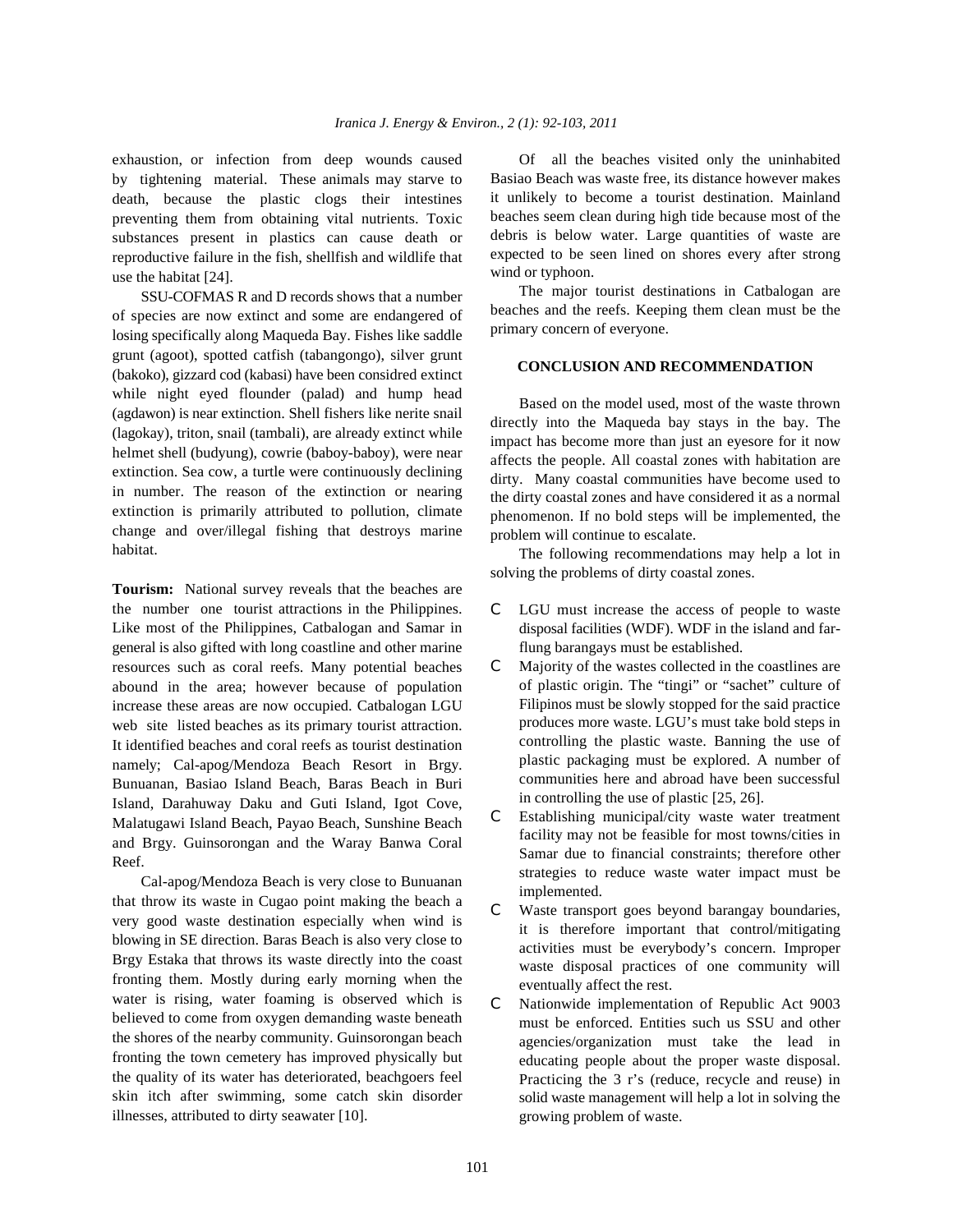C Land use zoning must be developed in such a way 6. National Oceanic and Atmospheric Administration that waste disposal in coastal zone will be avoided (i.e coastal highways/roads or buffer roads to separate coastal zones and community, parks fronting the coast).

## **ACKNOWLEDGEMENT**

The researchers express their heartfelt acknowledgement to those who have contributed in one way or the other for the successful completion of this study. To my supportive wife Margie; to the batch 2009 students namely; C. Albeza, D. Baylon, G. Cabahog and R. Sagadal for gathering field data; The R and E Office and the College of Engineering for the material support and use of facilities of the College respectively. To Tomas Bañez for the motor boat used in the conduct of the field assessment. SSU-COFMAS R and D for data shared; Engr. Rico Macabare of Catbalogan LGU in sharing their plans and programs to make Catbalogan cleaner; to Engr. Felisa Gomba for the expert advise, Redentor Palencia for editing these paper and to all those who have helped in any manner, our biggest gratitude to all.

## **REFERENCES**

- 1. Physorg.com, 2009. Coastal Water Contamination Increases with Population, (http:// www.physorg.com).
- 2. Goreau, T., *et al*., 1997. Water Quality and Coral Reef Health in Boracay, El Nido, Isla Verde and Balicasag, Philippines, http://www.globalcoral.org.
- 3. University of California College Prep (Content source); Peter Saundry (Topic Editor), 2008. "AP Environmental Science Chapter 16- Air, Water and Soils." In: Encyclopedia of Earth. Eds. Cutler J. Cleveland (Washington, D.C.: Environmental Information Coalition, National Council for Science and the Environment). [First published in the Encyclopedia of Earth October 21, 2008; Last revised November 25, 2008; Retrieved August 26, 2010]<http://www.eoearth.org/article/AP\_Environm ental\_Science\_Chapter\_16-\_Air,\_Water\_and\_Soils>
- 4. Committee on the Effectiveness of International and National Measures to Prevent and Reduce Marine Debris and Its Impacts, National Research Council, 2008. Tackling Marine Debris in the 21st Century, Narional Academy Press.
- 5. Alcuin Papa, 2009. Group: RP is a major ocean polluter. Philippine Daily Inquirer.
- (NOAA), 2007. Marine Debris 101: Land-Based Sources of Marine Debris, Fishing Facts, Boating Facts.
- 7. US Department of Commerce, 2008. (www.buyusa.gov).
- 8. IPCC, 2006. IPCC Guidelines for National Greenhouse Gas Inventories (NGGI), Prepared by the NGGI Programme, H.S. Eggleston, L. Buendia, K. Miwa, T. Ngara and K. Tanabem (eds). Published: IGES, Japan.
- 9. Ocean Conservancy, 2009. Report, A Rising Tide of Ocean Debris and what can we do about it.
- 10. Cabatbat, A.B., 2003. Separation, Recovery and Recycling, of Municipal Organic Wastes, (http://www.env.go.jp).
- 11. Orale, R.L., 2009. Waste Disposal and Waste Transport in the Coastal Barangays of Catbalogan Samar. 21<sup>st</sup> Regional RDE Symposium, Visayas Consortium for Agriculture and Resources Program - Regional Research and Development Network (VICARP-RRDEN).
- 12. Rapanan, N.N., *et al*., 2003. Waste disposal practices of selected residential areas in Catbalogan. The SSU-Engineering Pebble, Vol 3 2003-2004, SSU-CoEng'g, Catbalogan Philippines.
- 13. Reinhart, D., 2004. University of Central Florida, College of Engineering and Computer Science. Determining the Chemical Composition of Solid Waste, www.cecs.ucf.edu.
- 14. Tandoc, Jr. E.C., 2009. LGU execs face raps for ignoring the law, Philippine Daily Inquirer.
- 15. Congress of the Philippines, Solid Waste Management Act of 2000 (RA 9003). (www.emb.gov.ph).
- 16. LGU Catbalogan, 2009. LGU Zeroes in on Waste Management for a Cleaner Catbalogan, www.catbalogan.gov.ph.
- 17. WaterEncyclopedia.net, 2009. Ocean Current, http://www.waterencyclopedia.com/Mi-Oc/Ocean-Currents.html.
- 18. NASA Ocean Motion and Surface Currents, 2009. Ocean in Motion: Ekman Transport Background, http://oceanmotion.org.
- 19. National Oceanic and Atmospheric Administration (NOAA) Ocean Service Education, Tides and Water Levels, http://oceanservice.noaa.gov.
- 20. Ludman, A. and N.K. Coch, 1981. Physical Geology, McGraw-Hill Education, pp: 587.
- 21. Britanica.com, 2009. Density Currents in the Ocean, http://www.britannica.com/EBchecked/topic/42428 5/ocean/67111/Density-currents-in-the-oceans.